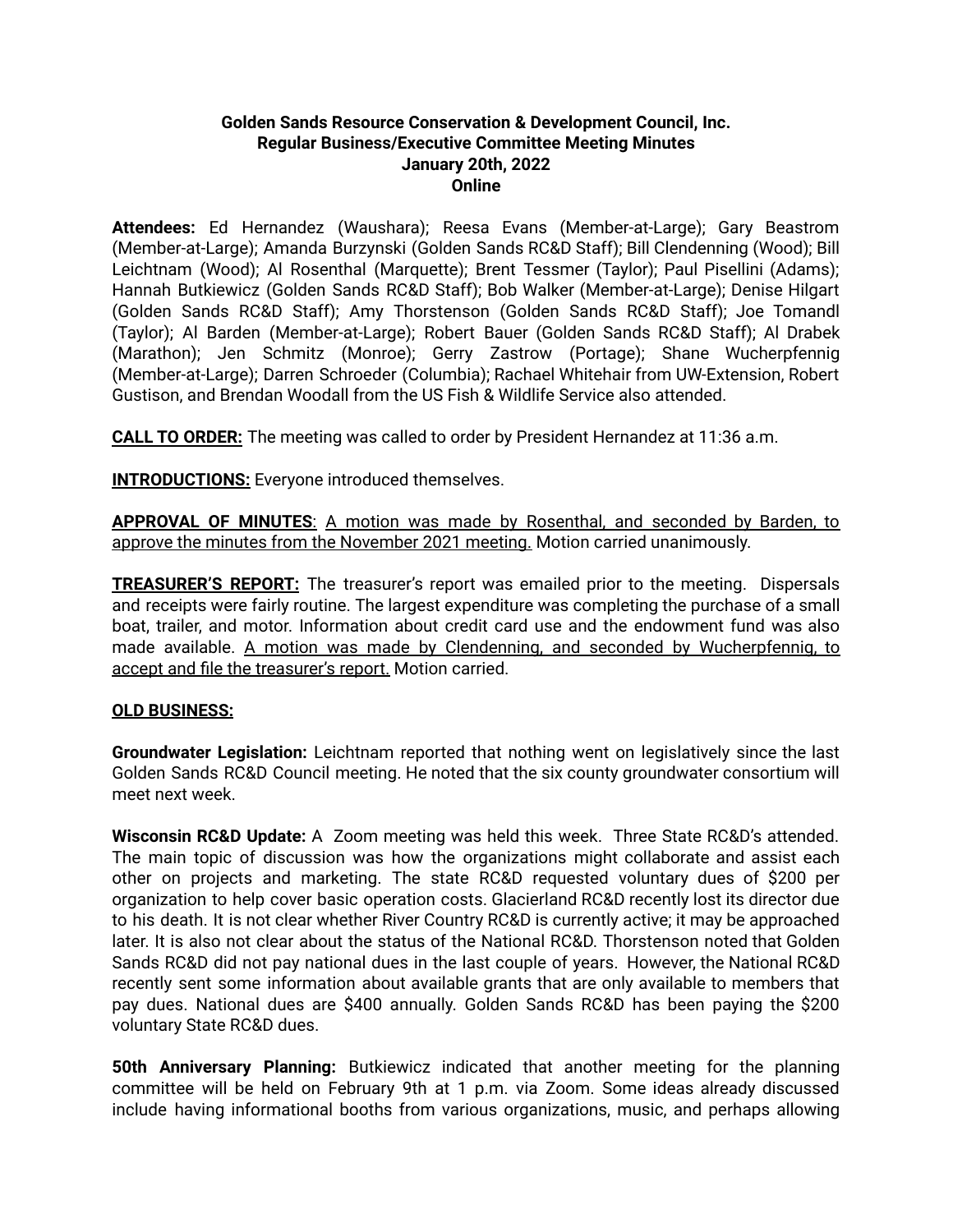food and drink trucks to come in. Anyone interested in helping with planning should contact Butkiewicz or Thorstenson. The event will take place on Saturday, September 17th, 2022, at Pfiffner Pioneer Park (100 Crosby Ave, Stevens Point, WI) from 10 a.m. to 11 p.m.

### **NEW BUSINESS:**

**Virtual Director Binder:** Golden Sands RC&D's director binder is now available online. Butkiewicz will send the link information out to board members.

**Update on Board of Directors:** County Board elections will occur in April for all of Golden Sands RC&D's counties. Depending on how quickly member counties appoint representatives, there will be an update at either the May or July meeting.

**Voluntary Dues:** Letters will be sent out soon to member counties and organizations about the 2022 voluntary dues. Dues will stay at \$1900 for counties and \$350 for member organizations.

#### **COMMITTEE REPORTS:**

**Personnel/Finance Committee Report:** Evans reported that the treasurer's report was sent to the full council for review. The search for an accounting firm and human resources consultant continues. Butkiewicz and Walker reported on the recent State RC&D meeting. The P/F Committee authorized Golden Sands RC&D to pay \$200 for state dues. Dues statements will be sent out soon to county and member organizations, with voluntary county dues of \$1900 for counties and \$350 for member organizations. The change in employee benefits went smoothly. The employee handbook is being updated. Once a draft is complete, it will be sent to P/F Committee members for review. It will be virtually available to employees once revised. The 2021 Highlights is currently being worked on. When completed, it will be on Golden Sands RC&D's website. Information about the 50th Anniversary will be put on the website and also on the dues letters.

**Forestry/Agriculture/Wildlife Committee Report:** Walker reported that Butkiewicz and Fluur are covering both the Central Wisconsin and Northeast Wisconsin Invasive groups until a replacement can be found. Landowner education events and pasture walks are being planned. Grazing projects continue. A soil conservationist position for the Green Lake Natural Resources Conservation Service (NRCS) office is being sought. No bluebird houses were sold but several bat houses were purchased in 2021. About \$19,000 in tree shelter sales was received in 2021. There will be a state-wide NACD event in February. There were no new projects from this committee.

**Water Committee Report:** Evans reported that Thorstenson reminded the committee that Clean Boats, Clean Waters projects will be coming up soon. Most of the lakes that previously worked with Golden Sands RC&D are expected to return, so there will likely be eight LTEs needed for the season. Both Wood and Marquette Counties are interested in having groundwater education in their 5th grade classrooms. There will be virtual training for both Clean Boats, Clean Waters and Citizen Lake Monitoring. In-person training will be available upon request. Kundinger and Hamerla will be contacting the counties to get information about specific needs for the upcoming season. A third Aquatic Invasive Species (AIS) Coordinator position will be available